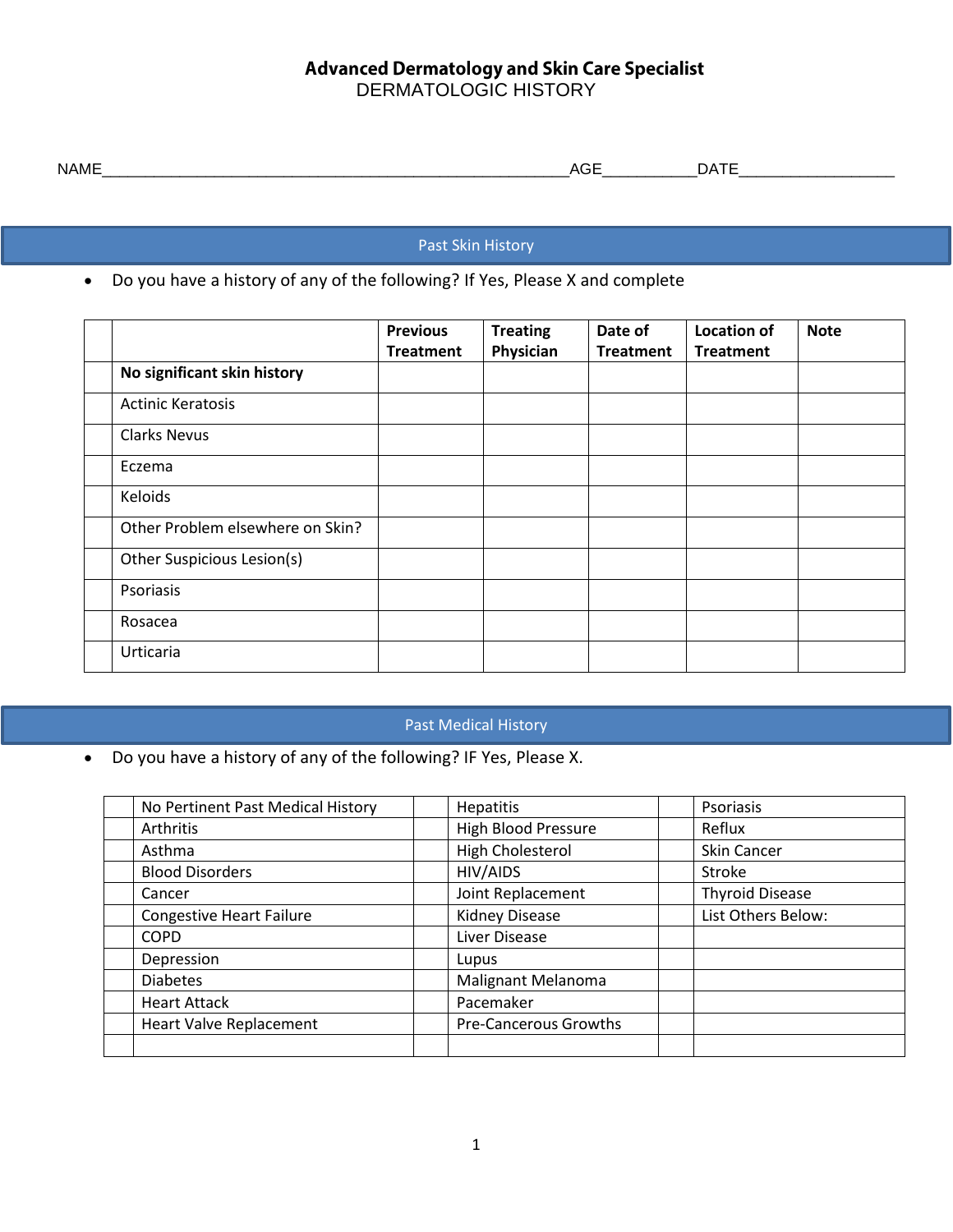## Family History

Do you have a blood relative with any of the following? If Yes, Please X.

| No Contributing Family History   | Family Member: |
|----------------------------------|----------------|
| <b>Abnormal Moles</b>            |                |
| Arthritis                        |                |
| Asthma                           |                |
| Cancer                           |                |
| Depression or suicide attempt(s) |                |
| <b>Diabetes</b>                  |                |
| Eczema (atopic dermatitis)       |                |
| Hair Loss                        |                |
| <b>Heart Disease</b>             |                |
| High Blood Pressure              |                |
| High Cholesterol                 |                |
| <b>Malignant Melanoma</b>        |                |
| Pre-Cancerous Growths            |                |
| Psoriasis                        |                |
| Rosacea                          |                |
| Skin Cancer                      |                |
| Vitilgo                          |                |
|                                  |                |

#### Social History

# • Please mark an X by all that apply

| <b>Alcohol</b>                  | Choose 1 of 3 below                  |                            |
|---------------------------------|--------------------------------------|----------------------------|
| Denies alcohol use              | Current tobacco non-user             |                            |
| Admits alcohol use socially     | Current tobacco smoker               |                            |
| Admits alcohol use daily        | Current smokeless tobacco user       |                            |
| <b>Illegal Drugs</b>            | <b>Current Smokers-packs per day</b> | <b>Past Smokers-</b>       |
|                                 |                                      | How long ago did you quit? |
| Denies Illegal drugs use        | < 1 pack per day                     | Quit < 1 year ago          |
| Admits illegal drug use         | 1 pack per day                       | Quit 1-5 years ago         |
| <b>High Risk Behavior</b>       | 2 packs per day                      | Quit 5-10 years ago        |
| Denies high risk factors        | 3 packs per day                      | Quit 10-15 years ago       |
| Admits high risk factors        | 4 packs per day                      | Quit 15-20 years ago       |
| <b>STD</b>                      | 4+ packs per day                     | Quit > 20 years ago        |
| Denies STD history              | <b>Current Smokers-duration</b>      |                            |
| <b>Admits STD history</b>       | For $<$ 5 years                      |                            |
| <b>Hepatitis</b>                | 5-10 years                           |                            |
| Denies Hepatitis history        | $10-15$ years                        |                            |
| <b>Admits Hepatitis history</b> | 15-20 years                          |                            |
| <b>HIV/AIDS</b>                 | $20-25$ years                        |                            |
| Denies HIV/AIDS history         | > 25 years                           |                            |
| Admits HIV/AIDS history         |                                      |                            |